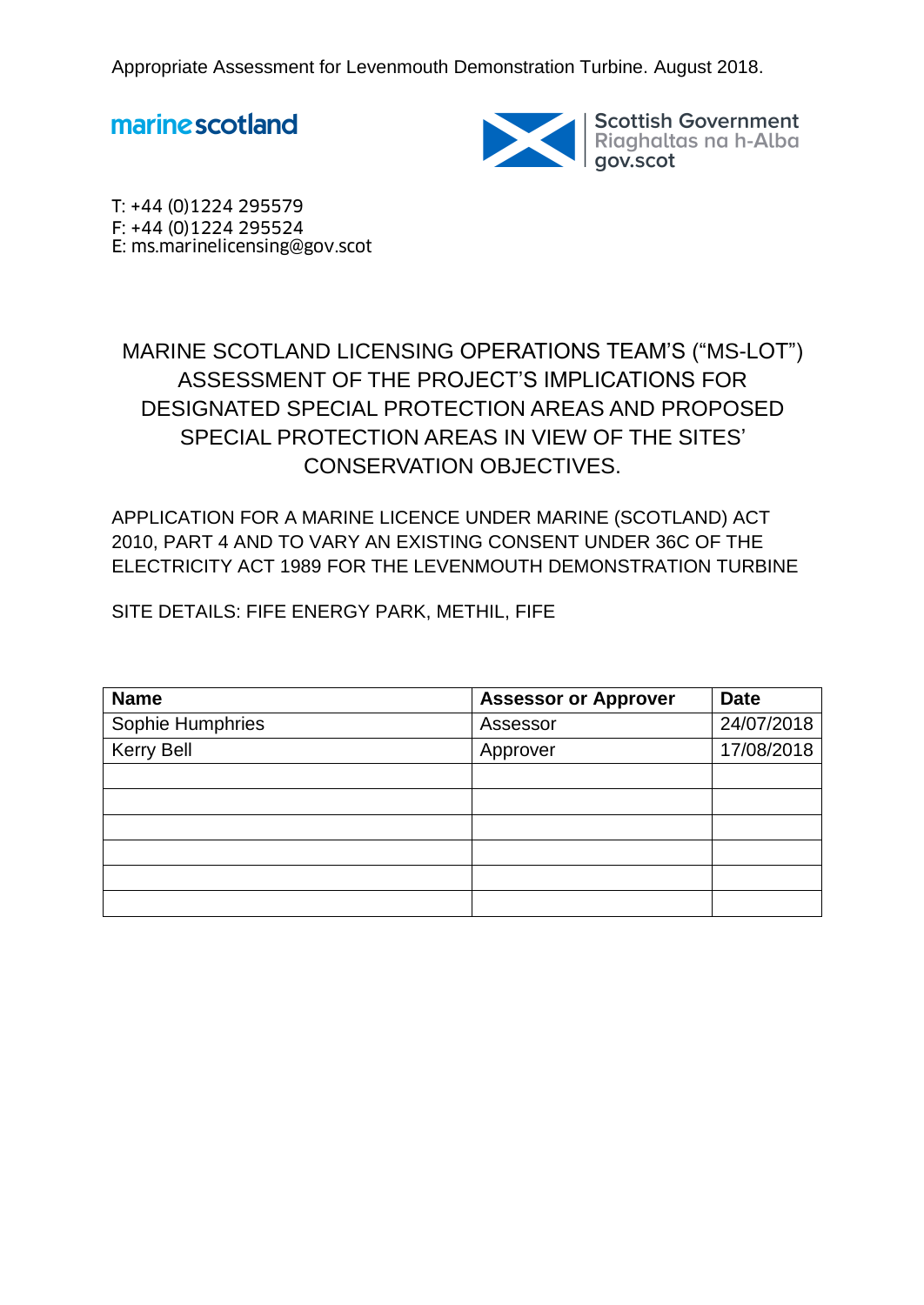# **TABLE OF CONTENTS**

| 1  |                                                                               |  |
|----|-------------------------------------------------------------------------------|--|
| 2  |                                                                               |  |
| 3  |                                                                               |  |
| 4  |                                                                               |  |
| 5  |                                                                               |  |
| 6  |                                                                               |  |
|    |                                                                               |  |
| 7  | Background information and qualifying interests for the relevant Natura sites |  |
|    |                                                                               |  |
|    |                                                                               |  |
|    | <b>SECTION 3: ASSESSMENT IN RELATION TO REGULATION 48 OF THE</b>              |  |
|    | CONSERVATION (NATURAL HABITATS, &C.) REGULATIONS 1994 7                       |  |
| 8  |                                                                               |  |
| 9  | Appropriate assessment of the implications for the site in view of the site's |  |
|    |                                                                               |  |
| 10 |                                                                               |  |
|    |                                                                               |  |

# **LIST OF FIGURES AND TABLES**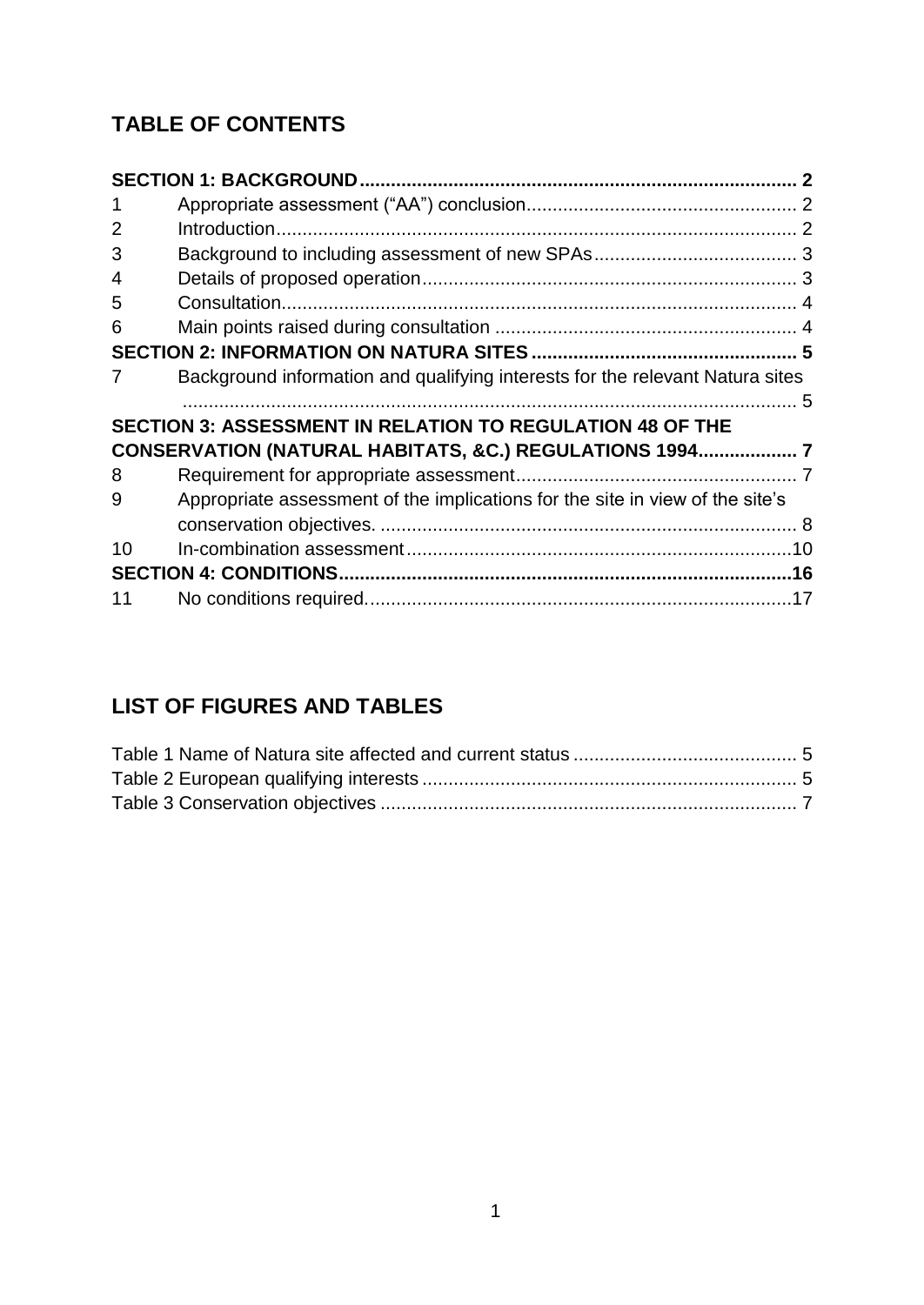MARINE SCOTLAND LICENSING OPERATIONS TEAM'S ("MS-LOT") ASSESSMENT OF THE PROJECT'S IMPLICATIONS FOR DESIGNATED SPECIAL PROTECTION AREAS AND PROPOSED SPECIAL PROTECTION AREAS IN VIEW OF THE SITES' CONSERVATION OBJECTIVES.

APPLICATION FOR A MARINE LICENCE UNDER MARINE (SCOTLAND) ACT 2010, PART 4 AND TO VARY AN EXISTING CONSENT UNDER SECTION 36C OF THE ELECTRICITY ACT 1989 FOR THE LEVENMOUTH DEMONSTRATION TURBINE

# <span id="page-2-0"></span>**SECTION 1: BACKGROUND**

# <span id="page-2-1"></span>**1 Appropriate assessment ("AA") conclusion**

1.1 This AA concludes that there will be no adverse effect on the integrity of the Firth of Forth Special Protection Area ("SPA") or the Outer Firth of Forth and St Andrews Bay Complex proposed Special Protection Area ("pSPA") from the Offshore Renewable Energy Catapult ("OREC") proposal, either alone, or in combination with other plans or projects.

## <span id="page-2-2"></span>**2 Introduction**

- 2.1 This is a record of the AA of the OREC proposal for a new marine licence for the operation of the existing Levenmouth Demonstration Turbine ("LDT") and the proposal to vary the existing consent granted under section 36 ("s.36") of the Electricity Act 1989 (as amended) to construct and operate the LDT (previously known as the Fife Energy Park Demonstration Wind Turbine) at Fife Energy Park, Methil.
- 2.2 The assessment has been undertaken by MS-LOT. This assessment is required under Regulation 48 of the Conservation (Natural Habitats, &c.) Regulations 1994 (as amended) ("the Regulations"). This AA is in accordance with Council Directive 92/43/EEC on the conservation of natural habitats and of wild fauna and flora ("the Habitats Directive") and Council Directive 2009/147/EC on the conservation of wild birds ("the Birds Directive"). MS-LOT, as the 'competent authority' under the Regulations, has to be satisfied that the project will not adversely affect the integrity of any European site (special areas of conservation ("SAC") and SPA) before it can grant consent for the project.
- 2.3 A detailed AA has been undertaken and Scottish Natural Heritage ("SNH") has been consulted.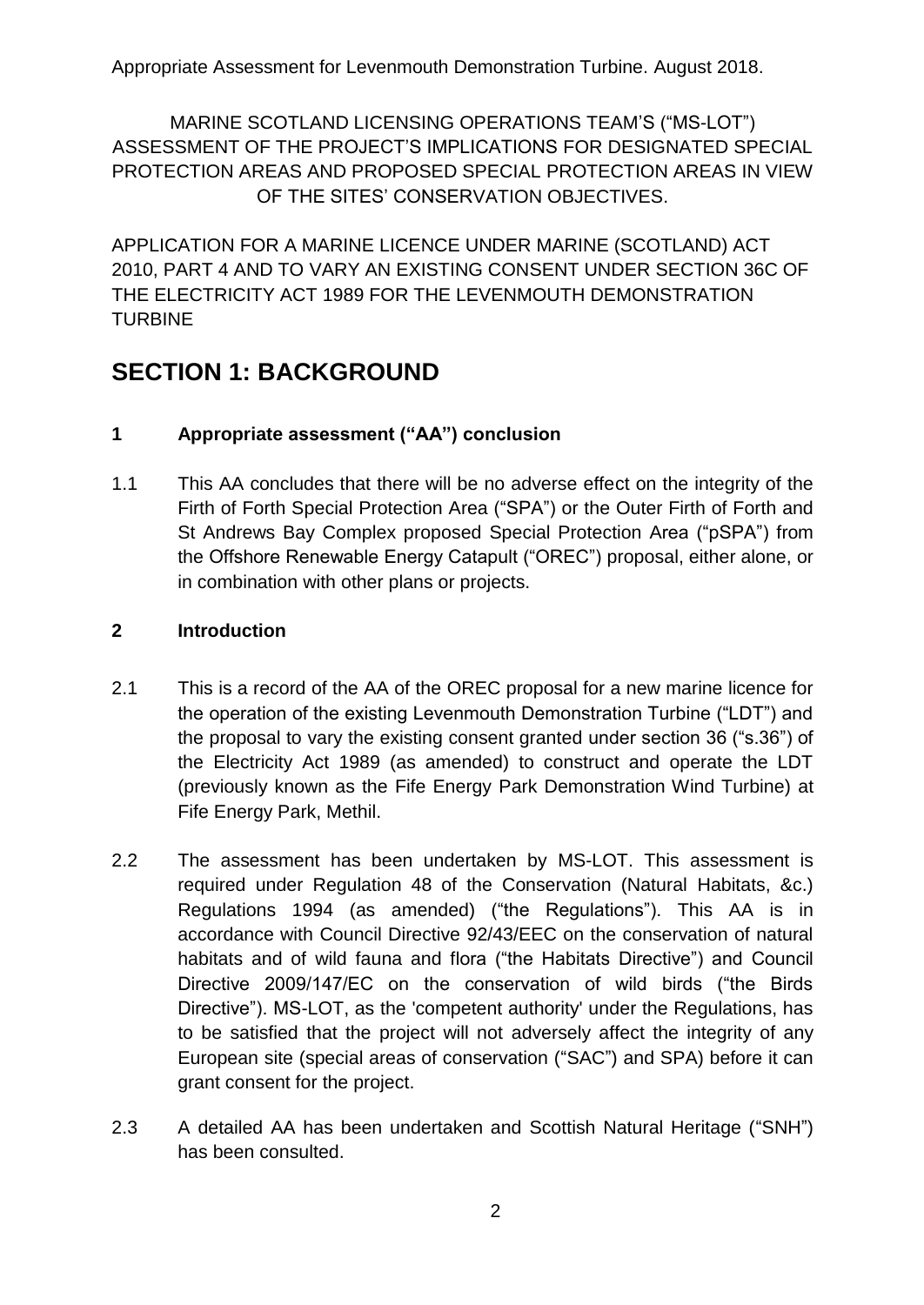### <span id="page-3-0"></span>**3 Background to including assessment of new SPAs**

- 3.1 The Scottish Ministers, as a 'competent authority' under the Regulations, must be satisfied that the proposal will not adversely affect the integrity of any European site (SACs and SPAs, known as Natura sites) either alone or in combination with other plans or projects before authorisations can be given for the proposal.
- 3.2 In Scotland, the Scottish Ministers are currently in the process of identifying a suite of new marine SPAs. In 2014, advice was received from the statutory nature conservation bodies ("SNCB") on the sites most suitable for designation and at this stage they became draft SPAs ("dSPA"). Once the Scottish Ministers have agreed the case for a dSPA to be the subject of a public consultation, the proposal is given the status of proposed SPA ("pSPA") and receives policy protection, which effectively puts such sites in the same position as designated sites, from that point forward until a decision on classification of the site is made. This policy protection for pSPA is provided by Scottish Planning Policy (paragraph 210), the UK Marine Policy Statement (paragraph 3.1.3) and Scotland's National Marine Plan (paragraph 4.45).
- 3.3 It is not a legal requirement under the Habitats Directive or relevant domestic regulations for this assessment to assess the implications of the proposal on the pSPA. The assessment includes an assessment of implications upon those sites in accordance with domestic policy. The Scottish Ministers are also required to consider article 4(4) of the Birds Directive in respect of the pSPA. The considerations under article 4(4) of the Birds Directive are separate and distinct to the considerations which must be assessed under this Habitats Directive assessment but they are, nevertheless, set out within this assessment (see paragraphs 9.7 and 9.8).
- 3.4 In accordance with regulation 50 of the Regulations the Scottish Ministers will, as soon as reasonably practicable following the formal designation of the pSPA, review their decisions if the proposal is authorised. This will include a supplementary AA being undertaken concerning the implications of the proposal on the sites as designated (as they are currently pSPA their conservation objectives are currently in draft form, their conservation objectives are finalised at the point the sites are designated).

## <span id="page-3-1"></span>**4 Details of proposed operation**

4.1 The LDT consists of a single 7 megawatt ("MW") demonstration turbine and associated infrastructure and is located off the East Fife coast at the Fife Energy Park, Methil. The original application for the construction and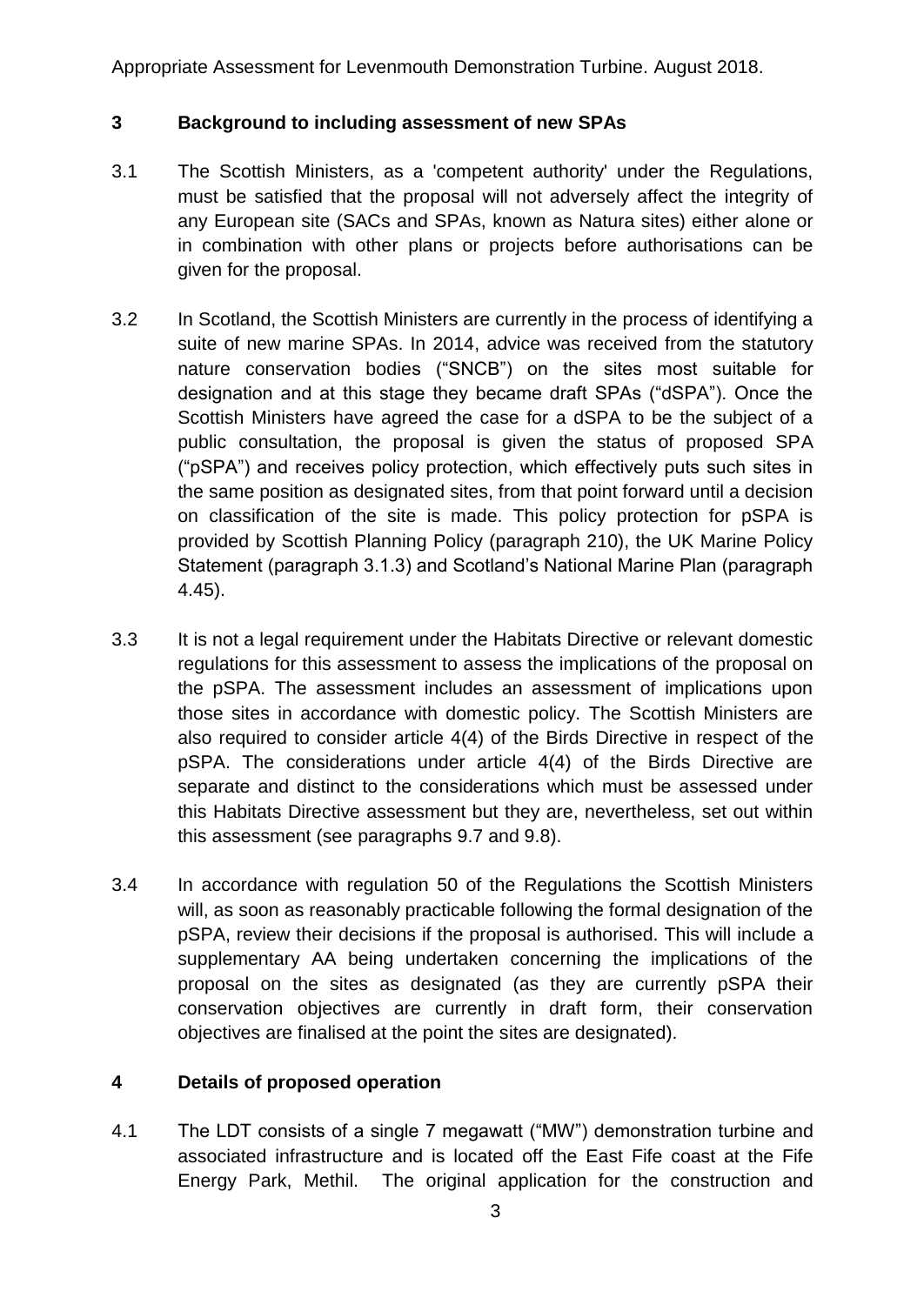operation of the LDT was submitted to the Scottish Ministers in July 2012 and was supported by an Environmental Statement ("2012 ES") together with a subsequent addendum. An [AA](http://www.gov.scot/Topics/marine/Licensing/marine/scoping/FifeEnergyPark/AppropriateAssessment) in respect of the application was completed in January 2013 ("2013 AA"). The s.36 consent for the construction, operation and, if required, removal and replacement of the turbine, was subsequently granted by the Scottish Ministers on [3 May 2013.](http://www.gov.scot/Topics/marine/Licensing/marine/scoping/FifeEnergyPark/DecisionLetter) The s.36 consent was varied on [18 March 2016,](http://www.gov.scot/Topics/marine/Licensing/marine/scoping/FifeEnergyPark/FEPODWTS36VariationConsent) in relation to noise limits on the operational WTG, but the conclusions of the 2013 AA remained unaltered.

- 4.2 On [8 February 2018,](http://www.gov.scot/Resource/0053/00531574.pdf) OREC submitted an application to vary the existing s.36 consent, to extend the operational life of the LDT by 10 years, and for a new marine licence in relation to the continued operation of the LDT for the same time period. The s.36 variation and new marine licence would increase the operational phase of the LDT from 5 years, to 15 years. [An](http://www.gov.scot/Resource/0053/00531534.pdf)  [Environmental Impact Assessment \("EIA"\) update report](http://www.gov.scot/Resource/0053/00531534.pdf) ("the EIA Update Report") was submitted in support of the application, however, there are no proposed changes to the built or physical aspects associated with the LDT arising from this variation request.
- 4.3 The LDT has already been installed and commissioned and, therefore, the potential effects arising from construction are not considered within this AA. This AA is limited to the assessment of impacts arising from the increased operational phase of the LDT.

# <span id="page-4-0"></span>**5 Consultation**

5.1 SNH were consulted on 20 February 2018 and provided its response on 27 March 2018, advising that an AA was required.

# <span id="page-4-1"></span>**6 Main points raised during consultation**

- 6.1 The EIA Update Report identified that the key potential impact from the proposal was the displacement of the wintering sea ducks and therefore there would be a likely significant effect ("LSE") on the qualifying interests of the Firth of Forth SPA and Outer Firth of Forth and St Andrews Bay Complex pSPA.
- 6.2 The EIA Update Report screened out the potential barrier effects of the LDT, as the proposal relates to a single turbine isolated from other proposed or existing turbines in the wider area. The EIA Update Report concluded that, as birds are extremely unlikely to need to take active deviation from flight routes, there would not be any material energetic consequences affecting their productivity or survival.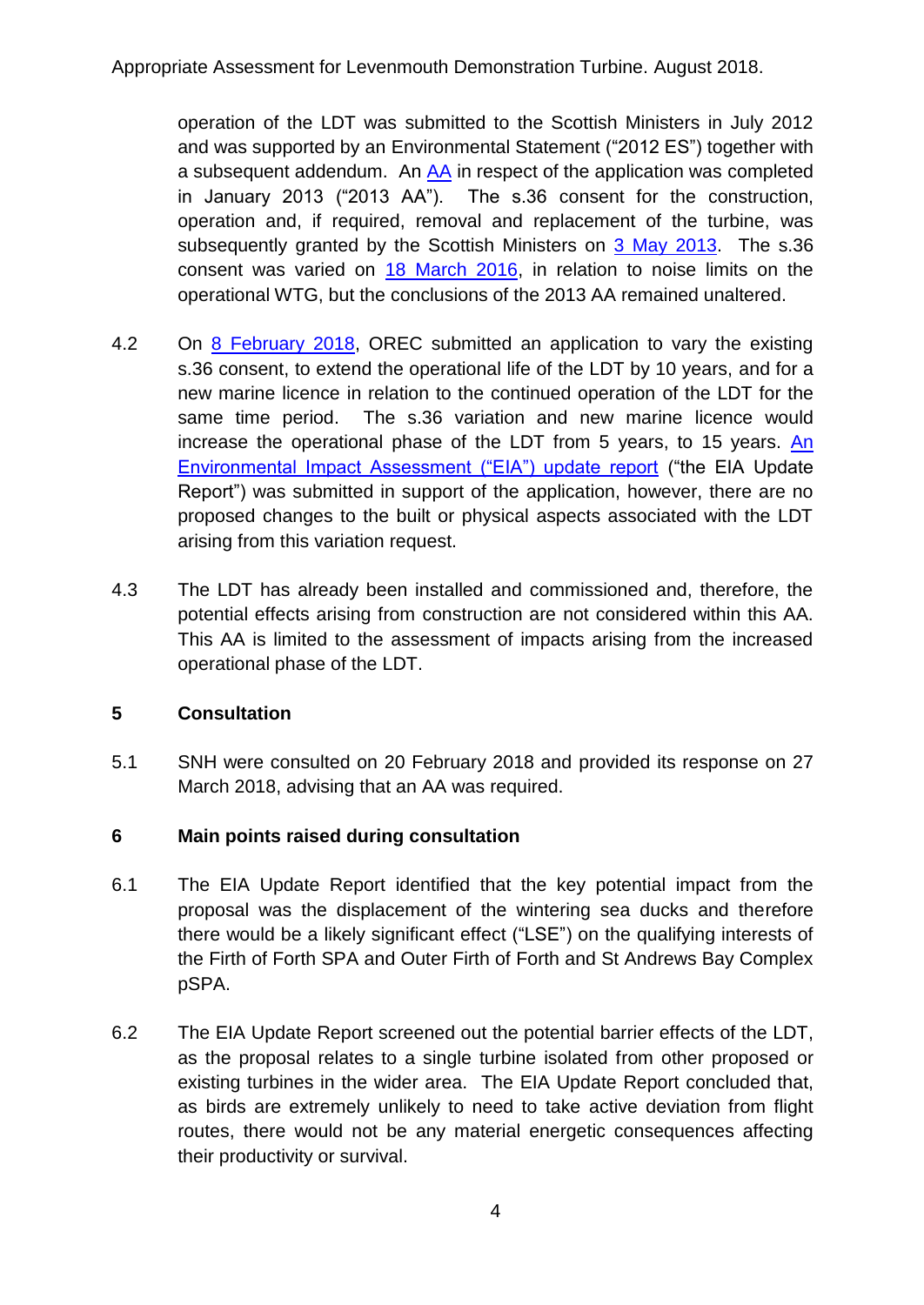- 6.3 In addition, the EIA Update Report identified that the results of the monitoring studies from the first three years of operation of the LDT indicated that the conclusions of the 2012 ES were correct, in that the potential effects of collision risk to any of the qualifying interests would be negligible, irrespective of the length of the operational phase of the LDT. On this basis the potential effects of collision risk were screened out.
- 6.4 SNH advised that it agreed with the conclusions of the EIA Update Report.

# <span id="page-5-0"></span>**SECTION 2: INFORMATION ON NATURA SITES**

# <span id="page-5-1"></span>**7 Background information and qualifying interests for the relevant Natura sites**

7.1 This section provides links to the SNH Interactive ("SNHi") website where the background information on the site being considered in this assessment is available. The qualifying interests for the site are listed as are the conservation objectives.

# **Table 1 Name of Natura site affected and current status**

#### <span id="page-5-2"></span>**SPA:**

Firth of Forth SPA [http://gateway.snh.gov.uk/sitelink/siteinfo.jsp?pa\\_code=8499](http://gateway.snh.gov.uk/sitelink/siteinfo.jsp?pa_code=8499)

### **pSPA:**

Outer Firth of Forth and St Andrews Bay Complex pSPA [http://gateway.snh.gov.uk/sitelink/siteinfo.jsp?pa\\_code=10478](http://gateway.snh.gov.uk/sitelink/siteinfo.jsp?pa_code=10478)

# **Table 2 European qualifying interests**

### <span id="page-5-3"></span>**Firth of Forth SPA**

- Bar-tailed godwit (*Limosa lapponica),* non-breeding;
- Common scoter*\** (*Melanitta nigra),* non-breeding;
- Cormorant*\** (*Phalacrocorax carbo),* non-breeding;
- Curlew*\** (*Numenius arquata),* non-breeding;
- Dunlin*\** (*Calidris alpina alpine),* non-breeding;
- Eider*\** (*Somateria mollissima),* non-breeding;
- Golden plover (*Pluvialis apricaria),* non-breeding;
- Goldeneye*\** (*Bucephala clangula),* non-breeding;
- Great crested grebe*\** (*Podiceps cristatus),* non-breeding;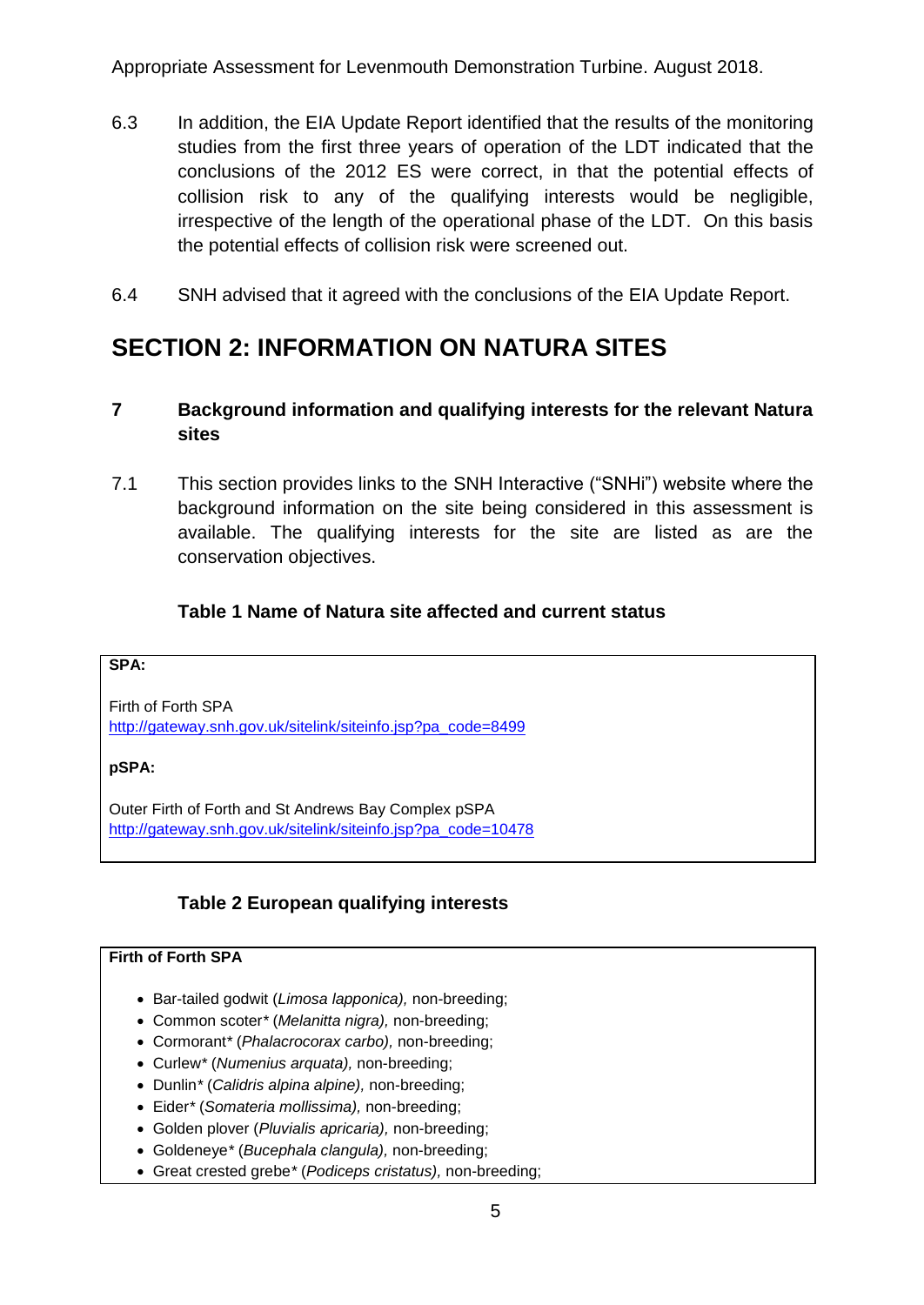- Grey plover*\** (*Pluvialis squatarola),* non-breeding;
- Knot (*Calidris canutus),* non-breeding;
- Lapwing*\** (*Vanellus vanellus),* non-breeding;
- Long-tailed duck*\** (*Clangula hyemalis),* non-breeding;
- Mallard*\** (*Anas platyrhnchos),* non-breeding;
- Oystercatcher*\** (*Haematopus ostralegus),* non-breeding;
- Pink-footed goose (*Anser brachyrhynchus),* non-breeding;
- Red-breasted merganser*\** (*Mergus serrator),* non-breeding;
- Redshank (*Tringa totanus),* non-breeding;
- Red-throated diver (*Gavia stellata),* non-breeding;
- Ringed plover*\** (*Charadrius hiaticula),* non-breeding;
- Sandwich tern (*Sterna sandvicensis), passage*
- Scaup*\** (*Aythya marila),* non-breeding;
- Shelduck (*Tadorna tadorna),* non-breeding;
- Slavonian grebe (*Podiceps auritus),* non-breeding;
- Turnstone (*Arenaria interpres),* non-breeding;
- Velvet scoter*\** (*Melanitta fusca),* non-breeding;
- Wigeon*\** (*Anas penelope),* non-breeding; and
- Waterfowl assemblage*,* non-breeding.

\*indicated assemblage qualifier only

#### **Outer Firth of Forth and St Andrews Bay Complex pSPA**

- Red-throated diver (*Gavia stellata)*, non-breeding;
- Little gull (*Hydrocoloeus minutus)*, non-breeding;
- Common tern (*Sterna hirundo)*, breeding;
- Gannet (*Morus bassanus)*, breeding;
- Arctic tern *(Sterna paradisaea)*, breeding;
- Guillemot (*Uria aalge)*, breeding and non-breeding;
- Slavonian grebe (*Podiceps auritus)*, non-breeding;
- Eider (*Somateria mollissima)*, non-breeding;
- Long-tailed duck (*Clangula hyemalis)*, non-breeding;
- Common scoter (*Melanitta nigra)*, non-breeding;
- Velvet scoter (*Melanitta fusca)*, non-breeding;
- Goldeneye (*Bucephala clangula)*, non-breeding;
- Red-breasted merganser (*Mergus serrator)*, non-breeding;
- Manx shearwater (*Puffinus puffinus)*, breeding;
- Razorbill (*Alca torda)*, non-breeding;
- Puffin (*Fratercula arctica)*, breeding
- Black-headed gull (*Chroicocephalus ridibundus)*, non-breeding;
- Common gull (*Larus canus)*, non-breeding;
- Herring gull (*Larus argentatus)*, breeding and non-breeding;
- Kittiwake (*Rissa tridactyla)*, breeding and non-breeding;
- Shag (*Phalacrocorax aristotelis),* breeding and non-breeding;
- Seabird assemblage, breeding; and
- Waterfowl assemblage, non-breeding.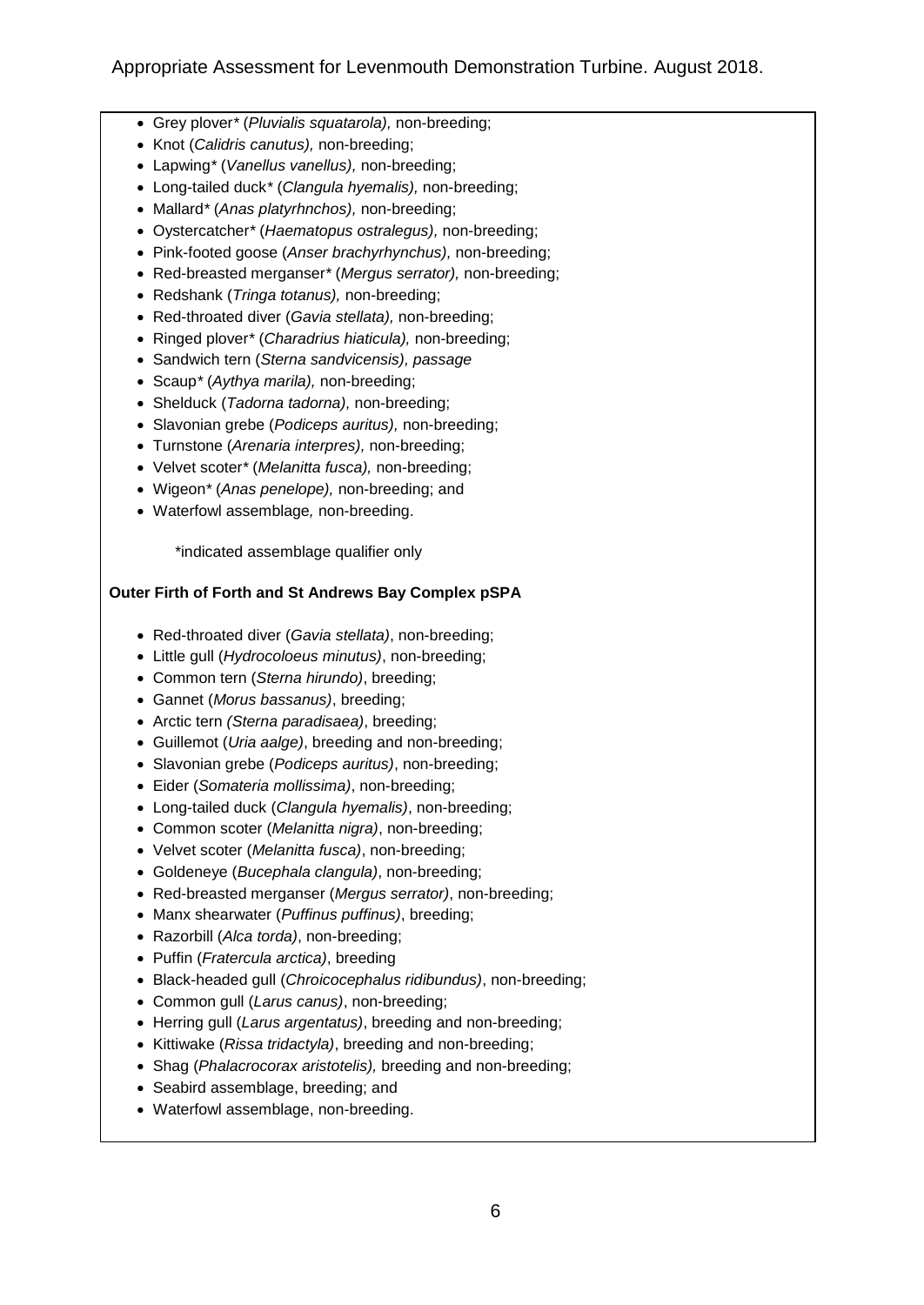# <span id="page-7-2"></span>**Table 3 Conservation objectives**

#### **Firth of Forth SPA**

To avoid deterioration of the habitats of the qualifying species (listed above) or significant disturbance to the qualifying species, thus ensuring that the integrity of the site is maintained; and

To ensure for the qualifying species that the following are maintained in the long term:

- i. Population of the species as a viable component of the site;
- ii. Distribution of the species within site;
- iii. Distribution and extent of habitats supporting the species;
- iv. Structure, function and supporting processes of habitats supporting the species; and
- v. No significant disturbance of the species.

#### **Outer Firth of Forth and St Andrews Bay Complex pSPA (Draft Conservation Objectives)**

The following conservation objectives are still in draft form and have not yet been agreed.

To avoid deterioration of the habitats of the qualifying species or significant disturbance to the qualifying species, subject to natural change, thus ensuring that the integrity of the site is maintained in the long-term and it continues to make an appropriate contribution to achieving the aims of the Birds Directive for each of the qualifying species.

This contribution will be achieved through delivering the following objectives for each of the site's qualifying features:

a. Avoid significant mortality, injury and disturbance of the qualifying features, so that the distribution of the species and ability to use the site are maintained in the long-term;

b. To maintain the habitats and food resources of the qualifying features in favourable condition.

# <span id="page-7-0"></span>**SECTION 3: ASSESSMENT IN RELATION TO REGULATION 48 OF THE CONSERVATION (NATURAL HABITATS, &C.) REGULATIONS 1994**

### <span id="page-7-1"></span>**8 Requirement for appropriate assessment**

8.1 *Is the operation directly connected with or necessary to conservation management of the site?* 

The operation is not directly connected with or necessary to conservation management of the site.

8.2 *Is the operation likely to have a significant effect on the qualifying interest?*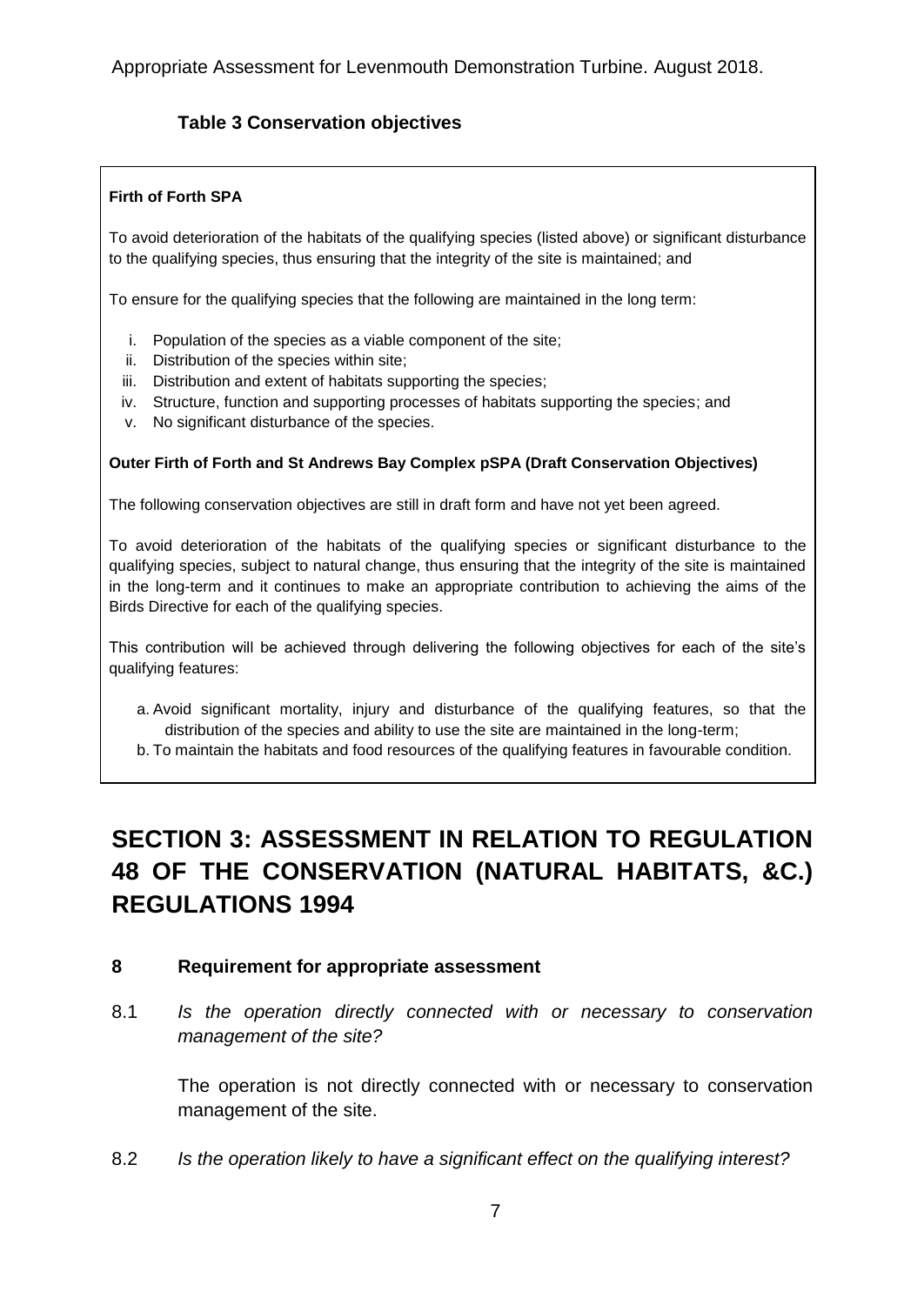In its response dated 23 March 2018, SNH advised that the proposal would have a LSE on the wintering sea duck qualifying interests of the Firth of Forth SPA and Outer Firth of Forth and St Andrews Bay Complex pSPA, as identified in the EIA Update Report.

The EIA Update Report identified LSE on the following qualifying interests of the Firth of Forth SPA and Outer Firth of Forth and St Andrews Bay Complex pSPA as a result of displacement:

- Eider (non-breeding)
- Red-breasted merganser (non-breeding)
- Red-throated diver (non-breeding)

MS-LOT agrees with the advice provided by SNH and have undertaken an AA for these qualifying interests of the Firth of Forth SPA and Outer Firth of Forth and St Andrews Bay Complex pSPA.

## <span id="page-8-0"></span>**9 Appropriate assessment of the implications for the site in view of the site's conservation objectives**

9.1 The EIA Update Report considered the displacement effects of the proposal on the qualifying interests (detailed below) of the Firth of Forth SPA and Outer Firth of Forth and St Andrews Bay Complex pSPA. These considerations included the monitoring studies undertaken during the baseline period, pre-commissioning phase and first three years of operation of the existing LDT.

## *Eider (non-breeding)*

9.2 The outputs of the monitoring studies demonstrated a slight reduction in the number of eider occupying the area, but not a total displacement within 500 metres of the LDT. The EIA Update Report concluded that the population level impacts resulting from displacement of this species would, therefore, not result in an adverse effect on site integrity for the Firth of Forth SPA or Outer Firth of Forth and St Andrews Bay Complex pSPA.

## *Red-breasted merganser (non-breeding)*

9.3 The outputs of the monitoring studies demonstrated that the LDT has not resulted in total displacement of this qualifying interest within 500 metres of the LDT. The outputs have however demonstrated that there may be a reduction of up to 75% in the number of red-breasted merganser occupying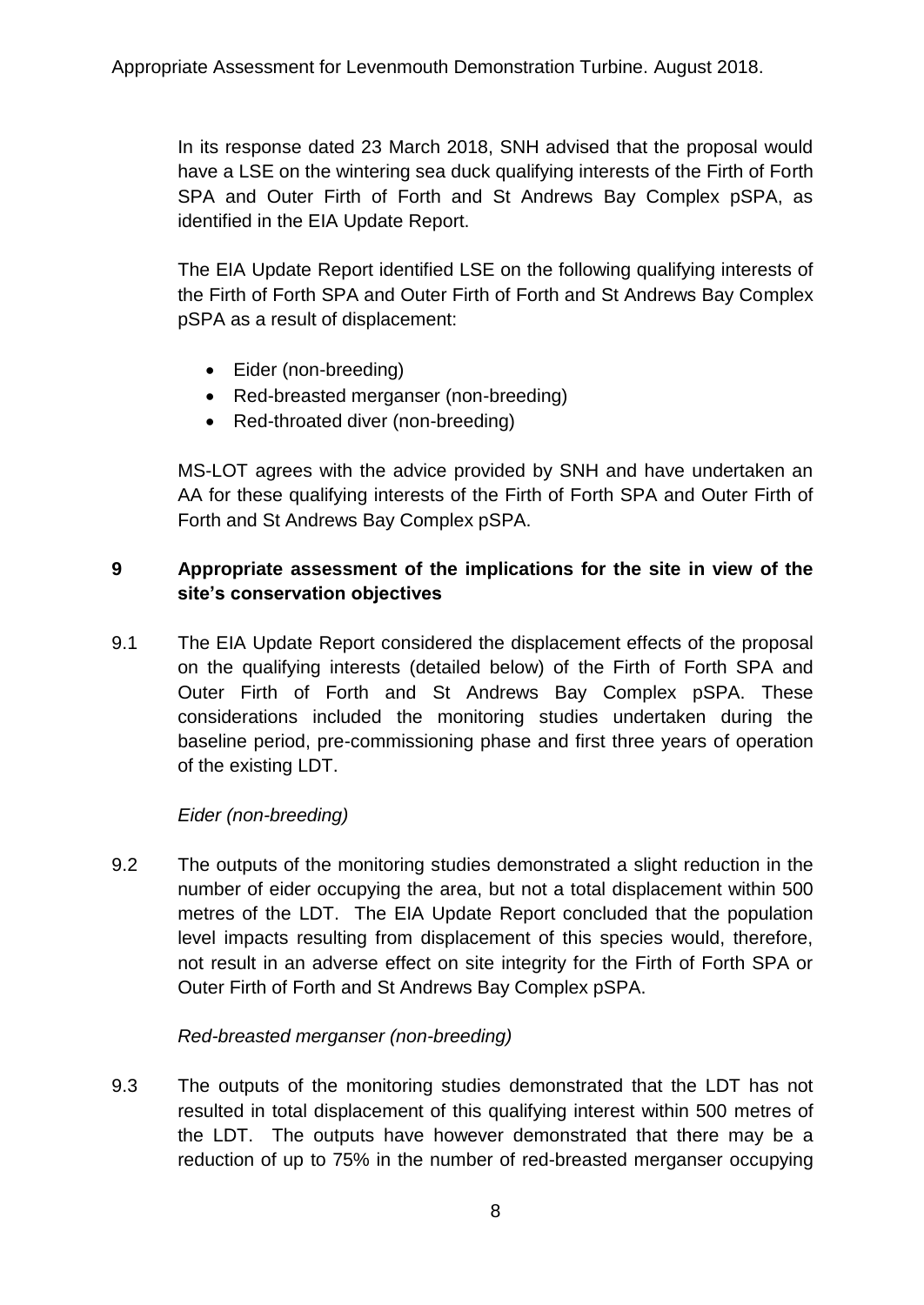the area and/or the frequency of use of the area. The EIA Update Report however concluded that the population level impacts arising from the displacement of this species would not result in adverse effects on site integrity for the Firth of Forth SPA or Outer Firth of Forth and St Andrews Bay Complex pSPA.

## *Red-throated diver (non-breeding)*

- 9.4 The outputs of the monitoring studies demonstrated a reduction in the number of red-throated diver occupying the area in excess of 50% when compared to the baseline figures, but not total displacement within 500 metres of the LDT. The EIA Update Report therefore concluded that the population level impacts arising from the displacement of these species would not result in adverse effects on site integrity for the Firth of Forth SPA or Outer Firth of Forth and St Andrews Bay Complex pSPA.
- 9.5 SNH concluded that the proposal will not adversely affect the site integrity of the Firth of Forth SPA and Outer Firth of Forth and St Andrews Bay Complex pSPA for the following reasons;
	- The nature of the variation (the request for an extension to the operational lifespan from five years to fifteen years);
	- Construction works for the turbine are completed and the turbine is already operational; and
	- The assessments contained within the EIA Update Report.
- 9.6 MS-LOT concurs with the conclusions of SNH, that there will no adverse effect on the site integrity of the Firth of Forth SPA and Outer Firth of Forth and St Andrews Bay Complex pSPA from the OREC proposal in isolation.
- 9.7 As detailed in paragraph 3.3, as the Outer Firth of Forth and St Andrews Bay Complex pSPA has not yet been designated, it also falls within the regime governed by the first sentence of Article 4(4) of the Birds Directive as follows;

"In respect of the protection areas referred to in paragraphs 1 and 2, Member States shall take appropriate steps to avoid pollution or deterioration of habitats or any disturbances affecting the birds, in so far as these would be significant having regard to the objectives of this Article. Outside these protection areas, Member States shall also strive to avoid pollution or deterioration of habitats."

9.8 MS-LOT has considered the information contained within the OREC proposal and the advice provided by SNH and concludes that the works will not cause pollution or deterioration of habitats and any disturbance will be negligible.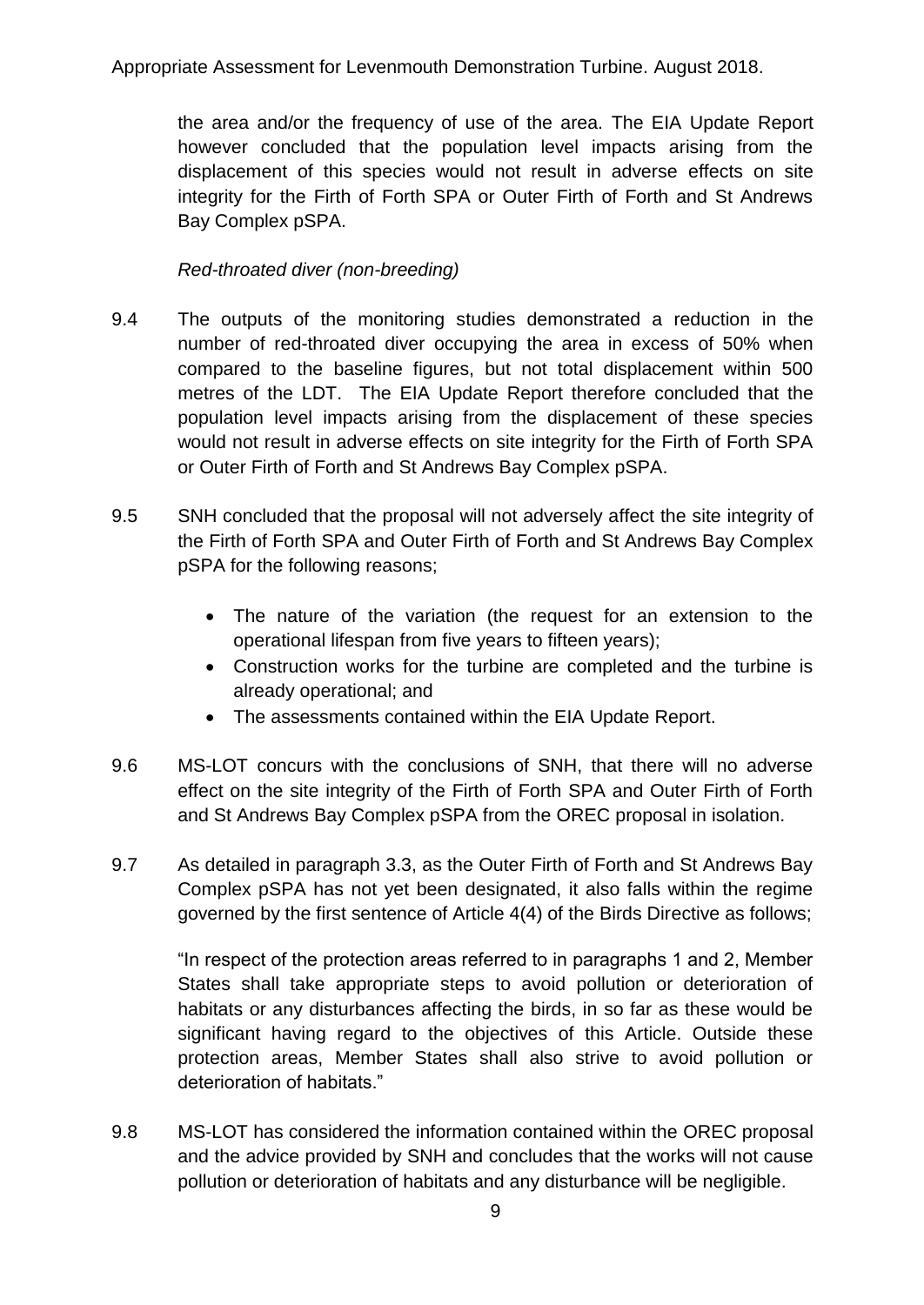### <span id="page-10-0"></span>**10 In-combination assessment**

- 10.1 The EIA Update Report concluded that the effects of the LDT both alone, and in-combination with other projects within the region, would not have an adverse effect on the site integrity of the Firth of Forth SPA or Outer Firth of Forth and St Andrews Bay Complex pSPA.
- 10.2 In its advice, dated 23 March 2018, SNH also advised that there would not be an adverse effect on the site integrity of the Firth of Forth SPA and Outer Firth of Forth and St Andrews Bay Complex pSPA in-combination with relevant consented projects.
- 10.3 MS-LOT has carried out an in-combination assessment to ascertain whether the OREC proposal will have a cumulative effect with other plans or projects which in combination would have the potential to affect the qualifying interests of the Firth of Forth SPA and Outer Firth of Forth and St Andrews Bay Complex pSPA.
- 10.4 MS-LOT is aware of the following activities which currently have a marine licence and/or s.36 consent and LSE was identified on the qualifying interests of the Firth of Forth SPA and Outer Firth of Forth and St Andrews Bay Complex pSPA. The in-combination effects of these plans and proposals on the protected sites are considered below.
- 10.5 *Forthwind Offshore Development - Methil*
- 10.5.1 The current licence and s.36 consent in respect of this project, is for the construction and operation of the Forthwind Offshore Wind Demonstration Project ("Forthwind"), approximately 1.5 km from the coast of Methil, Fife. The Forthwind development consists of 2, two-bladed lattice structure WTGs, associated infrastructure, 2 electricity offshore export cables with an overall project footprint of 37,400 m2. The WTG parameters are as follows;
	- Maximum hub height 121 metres (measured from LAT)
	- Generating capacity of up to 9 MW per turbine
	- Maximum rotor diameter of 155 m
	- 3 pin piled foundations per turbine
- 10.5.2 Construction has not yet commenced but is anticipated to take place over a 3 to 6 month period, followed by testing and commissioning before becoming operational.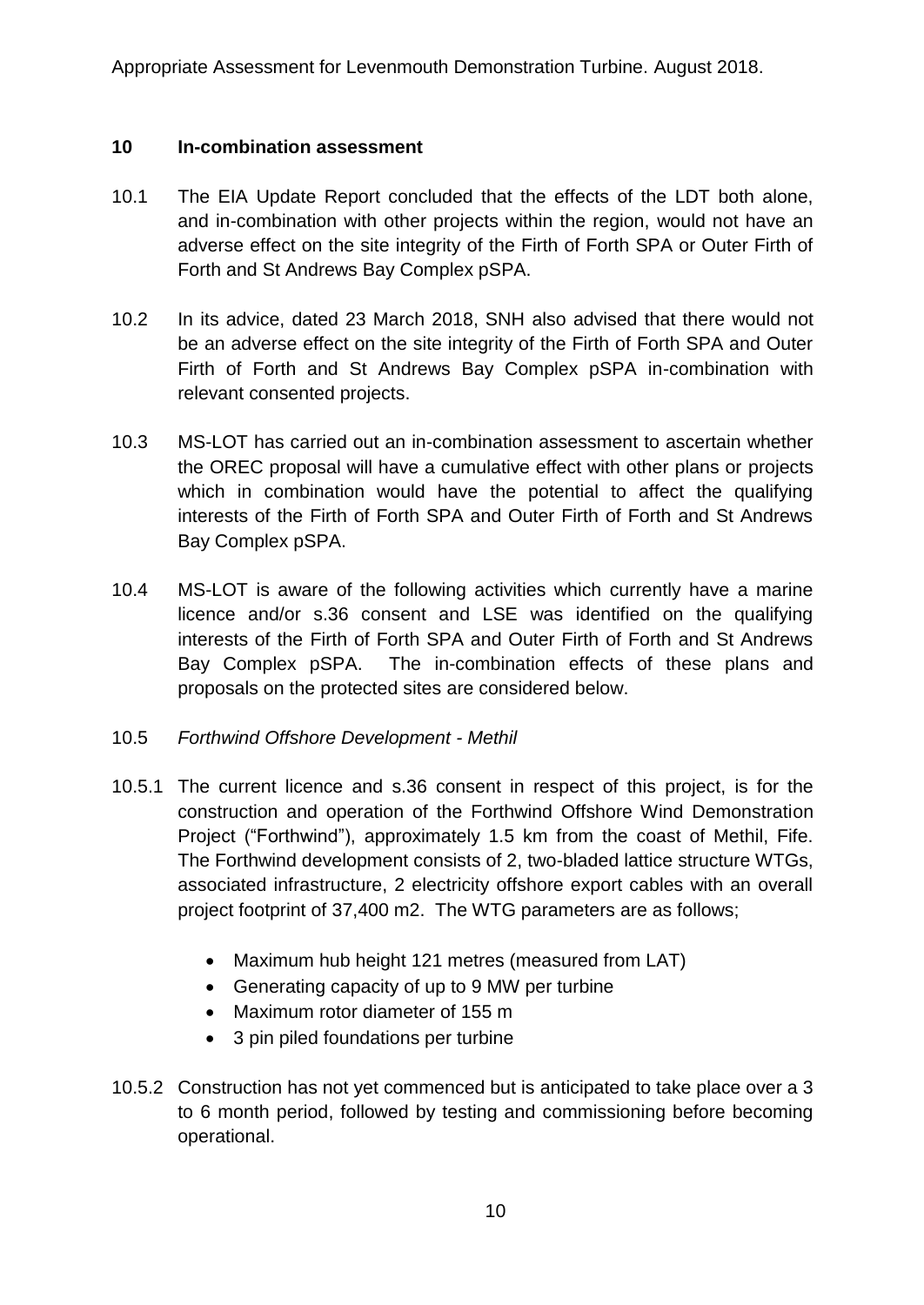- 10.5.3 A full project description can be found [here.](http://www.gov.scot/Topics/marine/Licensing/marine/scoping/FW-Methil) At present, the timescales for commencement of construction activities are unclear and the current marine licence expires on 12 September 2037.
- 10.5.4 Consideration of the relevant qualifying interests in the Forthwind [AA](http://www.gov.scot/Resource/0051/00511881.pdf) is detailed below.

### Red-breasted merganser (wintering)

- 10.5.5 The Forthwind AA considered the monitoring survey results from the first three years of the operation of the OREC LDT, which concluded that the species are present in low numbers in the near-shore area post-construction. This was considered further in the context of the small scale of the Forthwind development footprint relative to the large extent of alternative foraging habitat. On this basis the Forthwind AA concluded that there would be no adverse effect on the site integrity of the Firth of Forth SPA.
- 10.5.6 The Forthwind AA also concluded that there would no adverse effect on the site integrity of the Outer Firth of Forth and St Andrews Bay Complex pSPA, as any displacement due to the physical presence of both developments would be over a limited area and would not impact the population viability of the species.

### Red-throated diver (wintering)

- 10.5.7 The construction works of the Forthwind development are of short duration (8 weeks) and planned outwith the main wintering period for this species, therefore it was considered the proposal would only affect relatively small numbers of this species. In addition, given the small scale of the Forthwind development footprint, relative to the large extent of alternative foraging habitat. The Forthwind AA concluded that there would be no adverse effect on the site integrity of the Firth of Forth SPA with respect to this qualifying interest.
- 10.5.8 The Forthwind AA also concluded that there would no adverse effect on the site integrity of the Outer Firth of Forth and St Andrews Bay Complex pSPA in respect of this qualifying interest, due to the results of the displacement matrix, which demonstrated that there would be no impact on the population viability of this species.

## Common eider (wintering)

10.5.9 The Forthwind AA considered the monitoring survey results from the first three years of the operation of the OREC LDT, which demonstrated that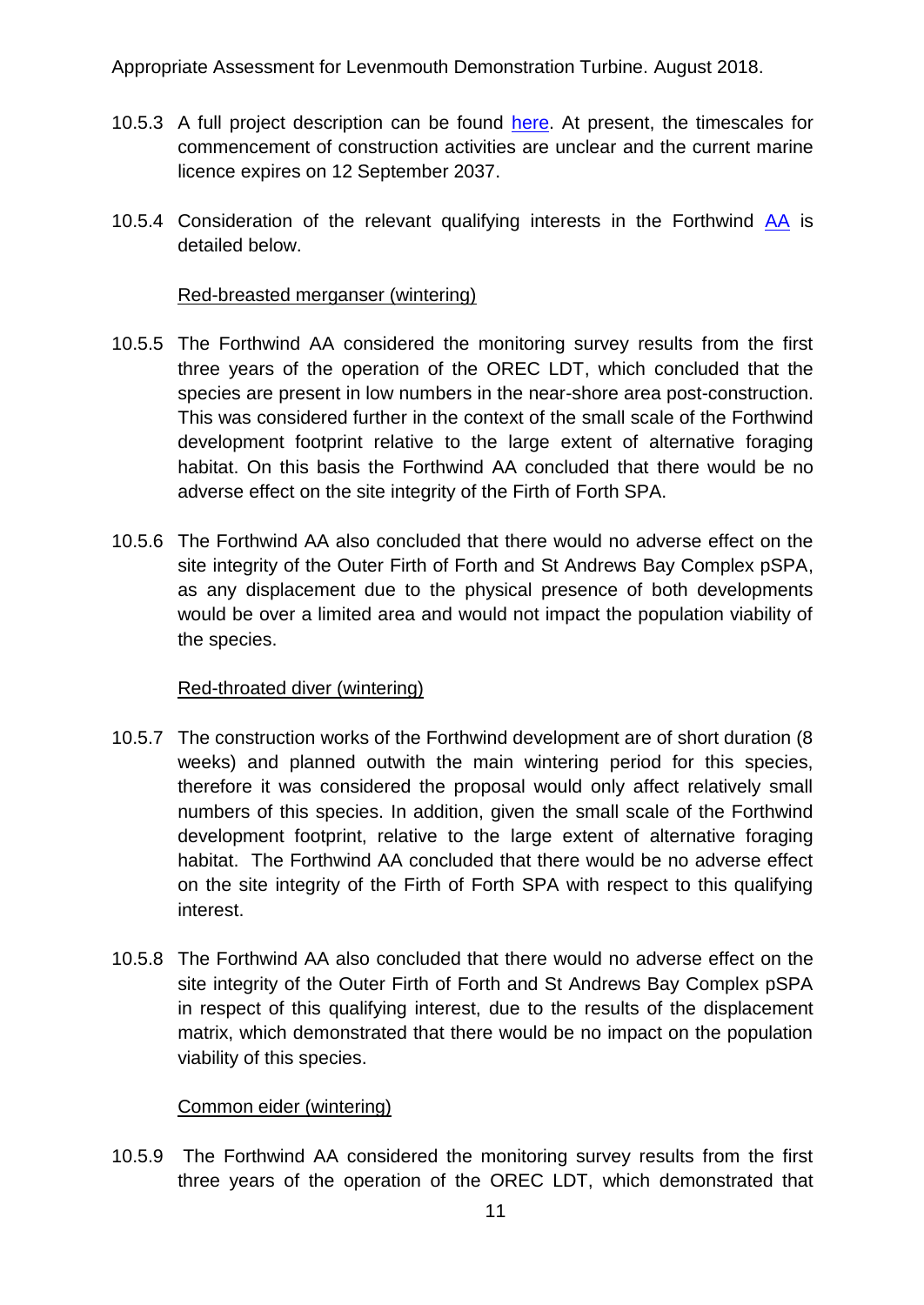densities of this qualifying interest have remained high. The AA for the Forthwind proposal concluded on this basis that there would be no adverse effect on the site integrity of the Firth of Forth SPA with respect of this qualifying interest

10.5.10 The AA for the Forthwind proposal also concluded that there would be no adverse effect on the site integrity of the Outer Firth of Forth and St Andrews Bay Complex pSPA in respect of this qualifying interest, as there would be no impact on the population viability of this species.

## Forthwind and OREC Proposal – In combination assessment conclusion

- 10.5.11 Based on the outputs of the LDT post-construction monitoring, MS-LOT concludes that, notwithstanding the proposed increase to the operational phase of the LDT, there will no adverse effect on site integrity on the Outer Firth of Forth and St Andrews Bay Complex pSPA or the Firth of Forth SPA in combination with the OREC proposal.
- 10.6 *Dundee City Council – Rock Armour Revetment Replacement at the Esplanade, Broughty Ferry*
- 10.6.1 The works comprise placement of two stretches of rock armour (200m and 352m long) along the esplanade, Broughty Ferry, Dundee. The construction consists of rock armour grading from 5kg to 1.5 tonnes. The licence remains valid until October 2018.
- 10.6.2 The AA for this project concluded that there would be no adverse effect on the site integrity of the Outer Firth of Forth and St Andrews Bay Complex pSPA. Given the localised nature of the Dundee City Council works, MS-LOT concludes that there will be no cumulative impact with the OREC proposal on the Outer Firth of Forth and St Andrews Bay Complex pSPA.
- 10.7 *Kincardine Bridge – Maintenance Works*
- 10.7.1 The current licence is for activities including viaduct waterproofing, concrete repairs and maritime navigation lighting. The AA completed identified that noise and vibration arising from the works could cause disturbance/displacement to the qualifying interests of the Firth of Forth SPA. The licence is valid for 4 years, until April 2019, however, works may only be undertaken during March and April each year, at the end of each wintering season, when birds are present in relatively small numbers, to ensure no adverse effect on the site integrity of the Firth of Forth SPA.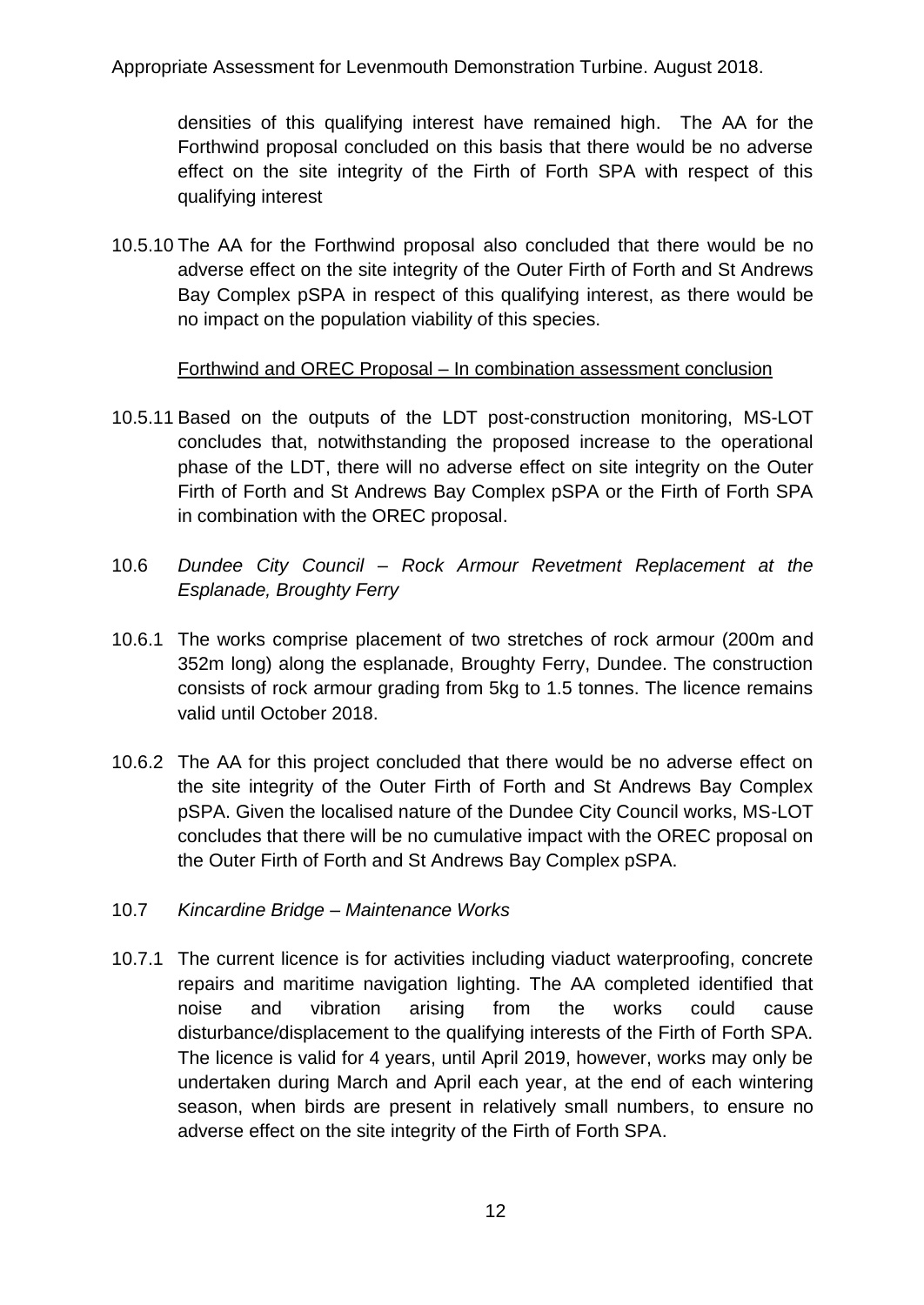- 10.7.2 Given the limited overlap with the wintering season for the Kincardine Bridge Maintenance Works, MS-LOT concludes that there will be no cumulative impact on the relevant qualifying species with the OREC proposal on the Firth of Forth SPA.
- 10.8 *Aberdeen Harbour Expansion Project (Construction, Capital Dredging and Sea Disposal)*
- 10.8.1 Aberdeen Harbour Board proposes to develop a new harbour facility at Nigg Bay, Aberdeen, approximately 0.8km south of the existing harbour in Aberdeen City centre. The works include the construction of two breakwaters, quaysides and associated infrastructure, as well as a largescale capital dredge and sea disposal operation. Works commenced in late 2016 and are scheduled to take place over a 3-year period. Dredging operations are expected to last until September 2019 when the dredging licence expires. Blasting operations are expected to commence in August 2018 for a maximum of 7 consecutive months. Aberdeen Harbour Board are no longer undertaking any impact piling and will be using rotary piling, which is thought to produce less noise.
- 10.8.2 Full details of the project can be found in the documentation [here.](http://www.gov.scot/Topics/marine/Licensing/marine/scoping/currentccnp/ahep)
- 10.8.3 The AA for this project concluded that there would be no adverse effect on the site integrity of the Outer Firth of Forth and St Andrews Bay Complex pSPA or the Firth of Forth SPA provided that the conditions set out in the AA are complied with. MS-LOT concludes that provided Aberdeen Harbour Board comply with the conditions of their AA there will be no adverse effect on site integrity on the Firth of Forth SPA or Outer Firth of Forth and St Andrews Bay Complex pSPA in combination with the OREC proposal.
- 10.9 *Historic Environment Scotland ("HES") – Pier Repair Works at Inchcolm Island*
- 10.9.1 Inchcolm Island is a small island in the Firth of Forth. The pier provides a berthing location for the ferry which is the only means of access to the island. New concrete will be overlaid on the existing lower pier and cracking on the high pier will be locally stitched and repointed. The horizontal quay slab will also be replaced to provide a safe surface for passengers to disembark. All quay furniture will be removed and replaced or renewed on a like for like basis. The licence is valid for a period of six months, until the end of March 2019, however, it is anticipated that works will take place within a maximum 8 week window within this timeframe.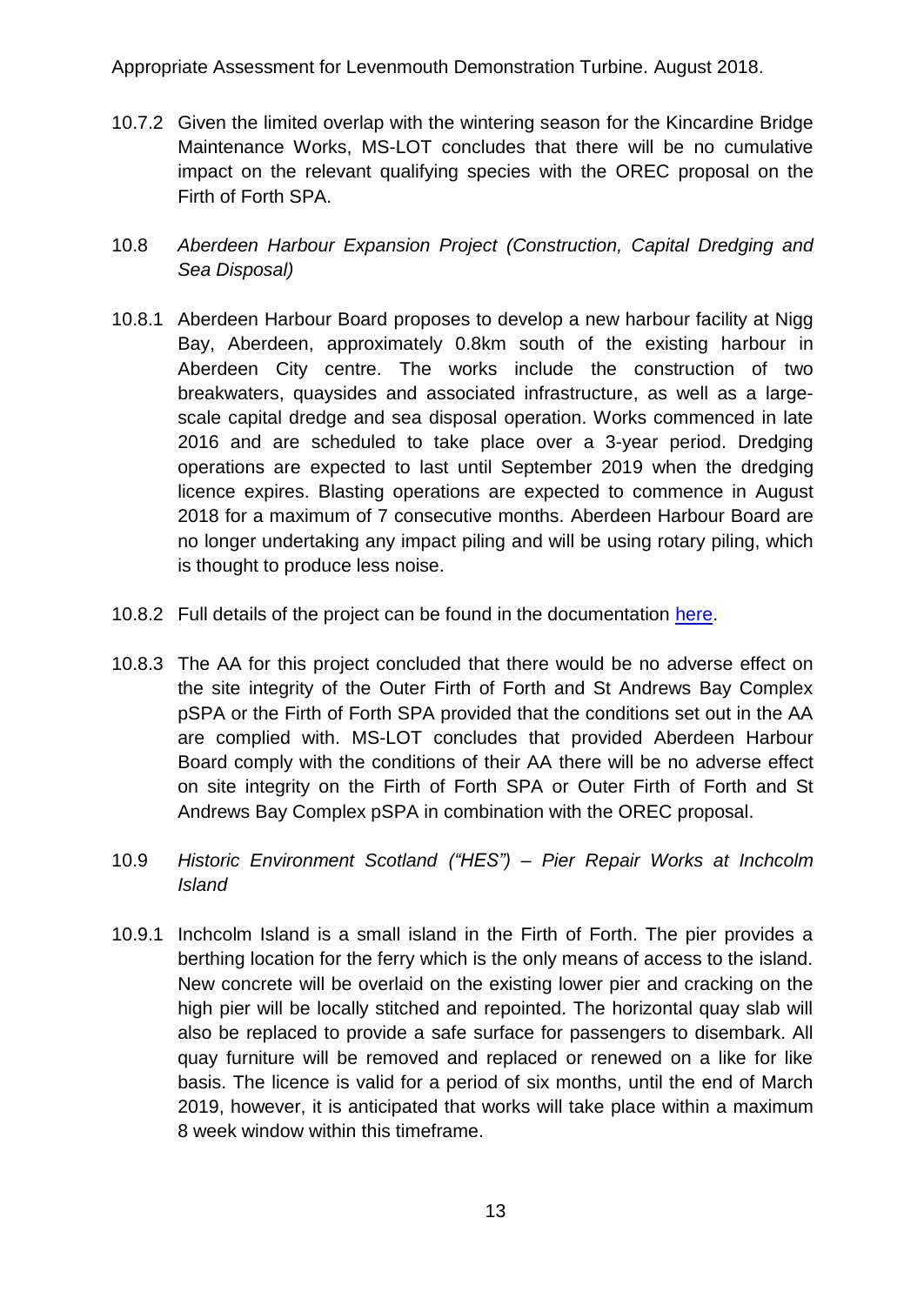- 10.9.2 The AA for this project concluded that there would be no adverse effect on the site integrity of the Outer Firth of Forth and St Andrews Bay Complex pSPA due to the short duration of the works, location of the works at an existing pier, the availability of extensive areas of supporting habitats and the ability of marine birds to move away from the repair works.
- 10.9.3 Given the short duration of the HES works, MS-LOT concludes that there will be no cumulative impact with the OREC proposal on the Outer Firth of Forth and St Andrews Bay Complex pSPA.
- 10.10 *Forth Road Bridge Maintenance Works*
- 10.10.1 Bridge maintenance works, incorporating various schemes as outlined in the supporting information submitted to MS-LOT as part of the marine licence application. The programme of works is scheduled for an initial period of 5 years, with the option for 5 additional 1 year extensions and is currently anticipated to conclude by October 2020.
- 10.10.2 The AA for this project concluded that there would be no adverse effect on the site integrity of the Firth of Forth SPA due to the extensive alternative areas of habitat available for wintering birds. SNH advised that population, displacement and disturbance effects would be minor, temporary and very limited in area. Given the predicted LSE for both sites and the availability of large areas of habitat for the relevant qualifying interests, MS-LOT concludes there will be no cumulative impact with the OREC proposal on the Firth of Forth SPA.
- 10.11 *Inch Cape Offshore Limited – Sediment Sampling*
- 10.11.1 Sediment sampling works within the Inch Cape Offshore Wind Farm Development Area and Offshore Export Cable Corridor within the Firth of Forth as follows:
	- Up to 110 boreholes (composite, sampling only and Piezo Cone Penetration Tests) undertaken within the Development Area;
	- Up to 110 co-located vibrocores and Cone Penetration Tests ("CPT") undertaken within the Development Area; and
	- Up to 100 co-located vibrocores and CPT, undertaken within along the nominal centreline of the Offshore Export Cable Corridor.
- 10.11.2 The works will be conducted during a 14 month window (between July 2018 and August 2019) and are anticipated to take approximately 200 days, although this could increase to 275 days. Of the works to be undertaken, it is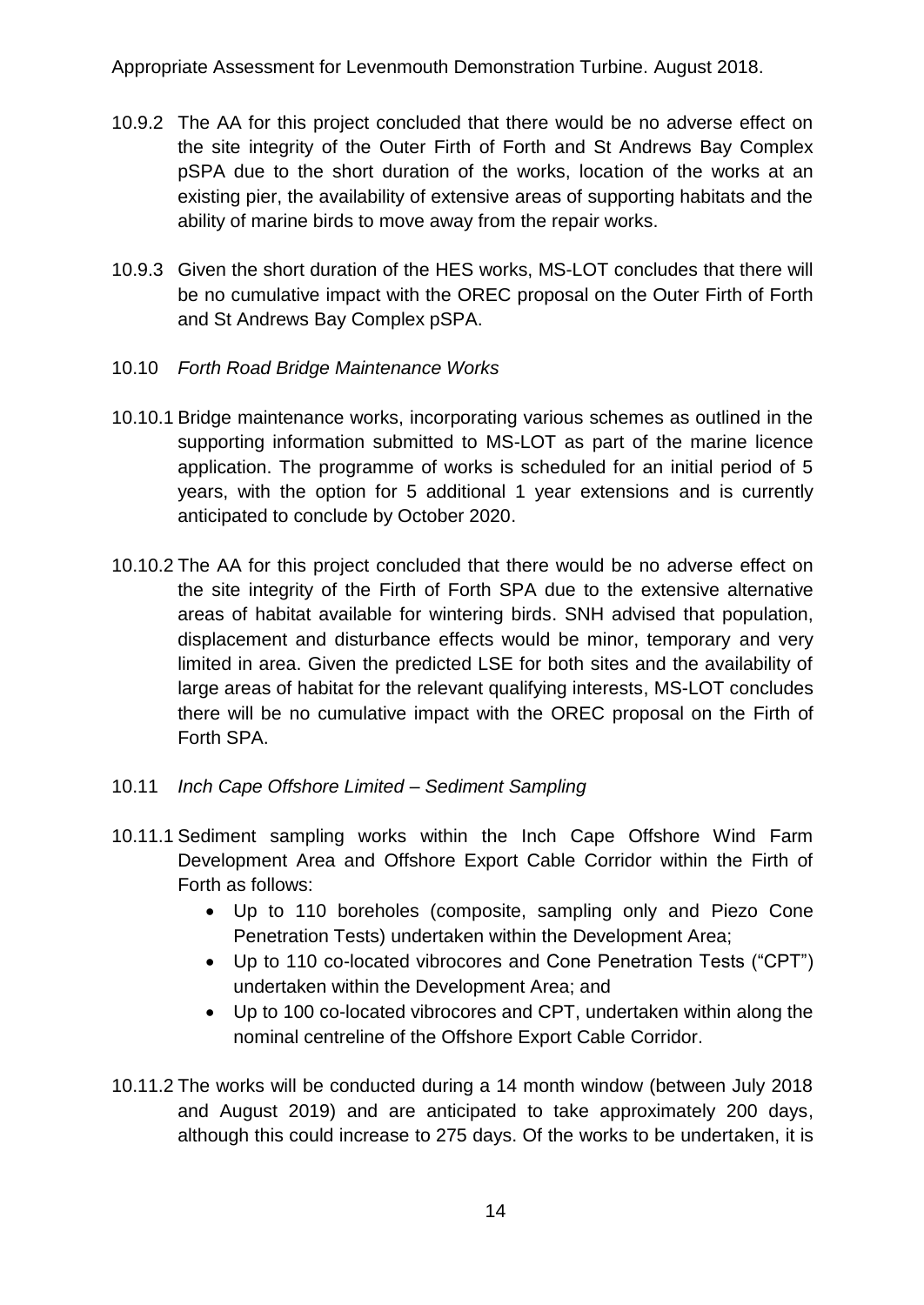estimated that no more than 20 days of work will be carried out within the Outer Firth of Forth and St Andrews Bay Complex pSPA boundary.

10.11.3 The AA concluded that there would be no significant adverse effect on the site integrity of the Outer Firth of Forth and St Andrews Bay Complex pSPA as a result of these works. Given the limited duration of the ICOL works within the pSPA, MS-LOT concludes that there will be adverse effect on the site integrity of the Outer Firth of Forth ahd St Andrews Bay Complex pSPA in combination with the OREC proposal.

## **Dredging Operations**

- 10.12 Dysart Sailing Club Dysart Harbour
- 10.12.1 Maintenance dredge and sea disposal on the foreshore below Mean High Water Springs ("MHWS") in area to the west of the harbour. Dredging will take place annually over 3-5 days for a period of 3 years and a quantity of 1,200 wet tonnes of material will be removed each year. Dredging and disposal operations will be limited to winter and spring months and limited to the navigable channel between the harbour entrance and inner basin.
- 10.12.2 The AA for this project concluded that there would be no adverse effect on the site integrity of the Firth of Forth SPA. MS-LOT concludes that due to the small scale and localised nature of the Dysart Sailing Club proposal there will be no cumulative impact with the OREC proposal on the Firth of Forth SPA.

## 10.13 Forth Ports Limited – Rosyth and Leith Docks

- 10.13.1 Maintenance dredge and sea disposal at the Leith and Rosyth docks and approaches. The Leith works comprise of maintenance dredging of the docks and approach channel consisting of 100,000m<sup>3</sup> of spoil per year and disposal at Narrow Deep B spoil ground for a period of 3 years. The Rosyth works comprise of maintenance dredging of the docks and approach channel consisting of  $400,000m<sup>3</sup>$  of spoil per year and disposal at the Oxcars spoil ground for a period of 3 years.
- 10.13.2 A combined AA was undertaken for these activities due to the close proximity, complete overlap of active licence period and potentially affected Natura sites. The AA concluded that there would be no adverse effect on the site integrity of the Firth of Forth SPA or Outer Firth of Forth and St Andrews Bay Complex pSPA. Due to the distance between the dredging and disposal operations and the OREC proposal, MS-LOT does not consider that there will a cumulative adverse effect in combination with the OREC proposal.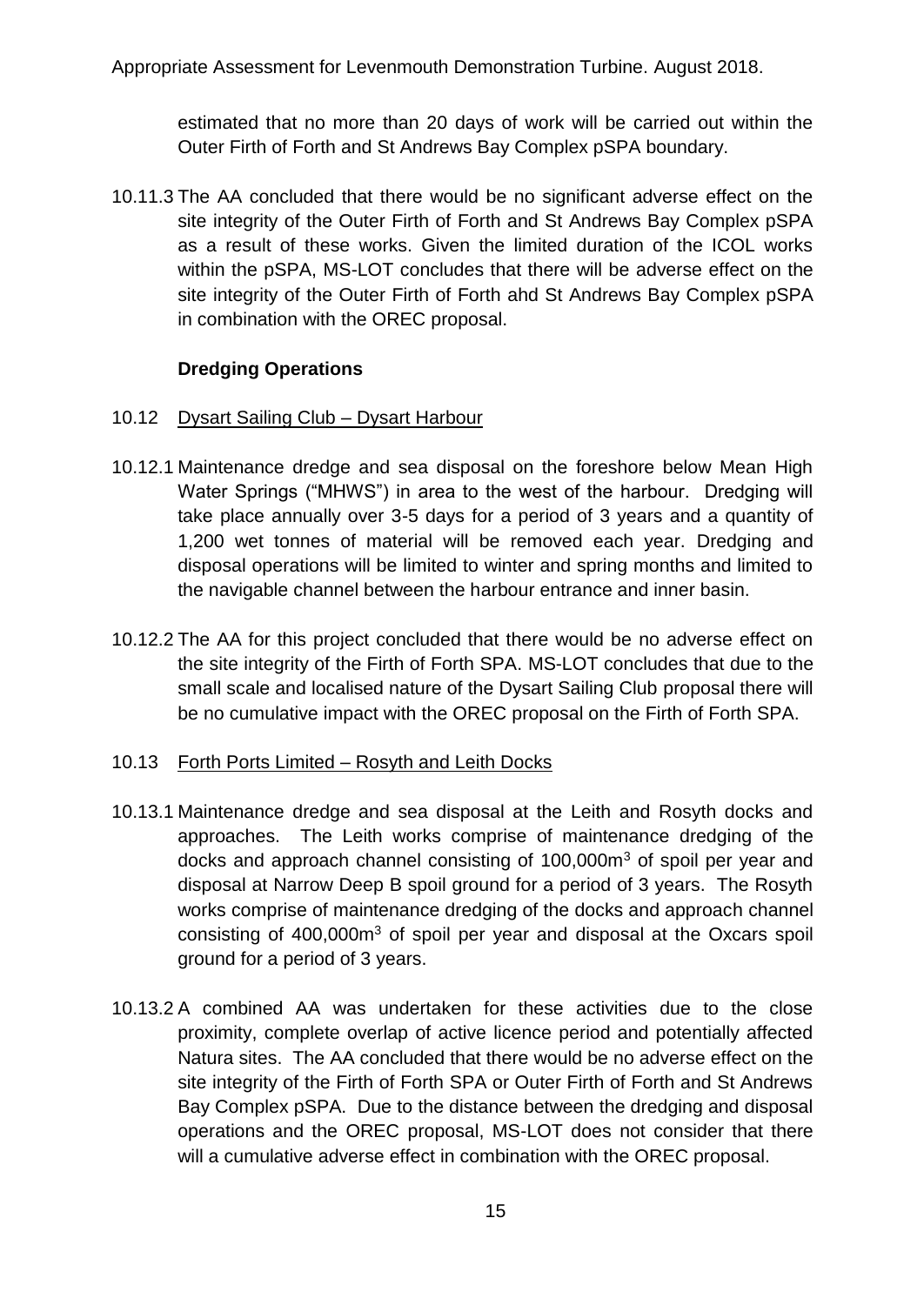## 10.14 Forth Ports Limited - Newhaven Harbour

- 10.14.1 Maintenance dredge and sea disposal activities at Newhaven Harbour, Firth of Forth. The licence is valid for a period of 3 years, until June 2019 and will consist of up to 27,000 tonnes of dredged material being deposited annually.
- 10.14.2 An AA was conducted for a previous proposal to conduct capital dredging and sea disposal activities. This AA concluded that there would be no adverse effect on the site integrity of the Firth of Forth SPA due to the small scale of the works and the location of the works relative to the SPA (only the outer edge of the western seawall is adjacent to the SPA). SNH subsequently advised in May 2015 that the conclusions of the capital dredging AA could be carried forward to the maintenance dredge works as the maintenance dredging and disposal raised no other significant natural heritage issues. MS-LOT concludes that, due to the small scale nature and the availability of large alternative areas of habitat within the SPA, there will be no adverse effect in combination with the OREC proposal on the Firth of Forth SPA.
- 10.15 Fife Council Pittenweem Harbour
- 10.15.1 Maintenance dredging of Pittenweem Harbour and sea disposal of the dredge material at the Anstruther disposal site. The licence is active for a period of 1 year, until June 2019, however, it is anticipated that operations will only take place during a 6 week window between June to July 2018. A total of 14,000 wet tonnes will be dredged from three areas and disposed of at the Anstruther disposal site.
- 10.15.2 The AA for this project concluded that there would be no adverse effect on the site integrity of the Outer Firth and St Andrews Bay Complex pSPA. MS-LOT concludes that due to the small scale nature and short dredge window for the Fife Council proposal, there will not be an adverse effect incombination with the OREC proposal on the Outer Firth and St Andrews Bay pSPA.

# **10.16 MS-LOT Conclusion**

10.16.1 **MS-LOT concludes that the OREC proposal will not adversely affect the site integrity of the Firth of Forth SPA and Outer Firth of Forth and St Andrews Bay Complex pSPA either in isolation or in combination with the other plans or projects detailed above.**

# <span id="page-16-0"></span>**SECTION 4: CONDITIONS**